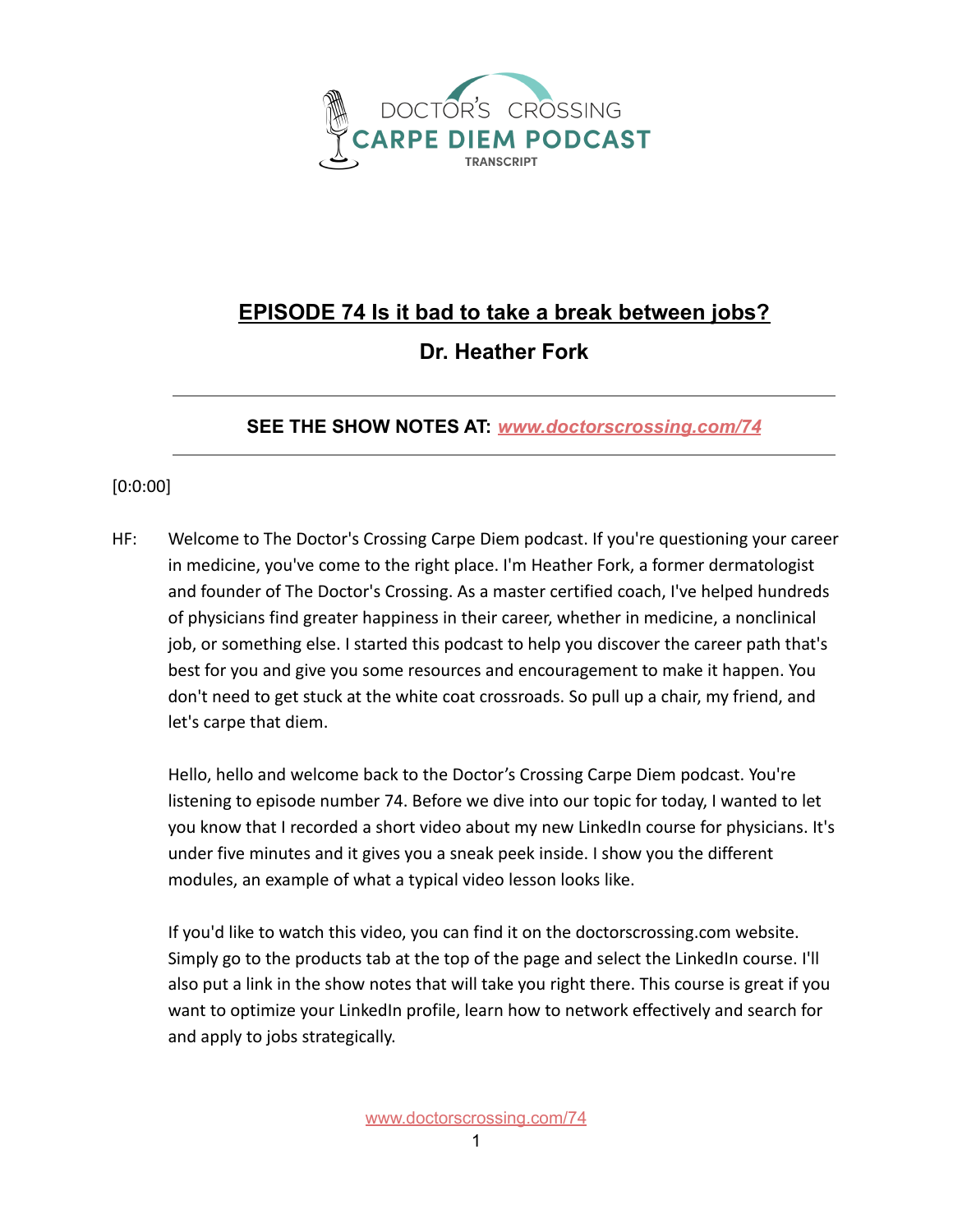

All right, onto the show. In last week's episode, we looked at this question of whether you should make sure to have a job lined up before you quit. As we talked about, the answer really is an individual one, with no one right answer, and depends on a number of factors.

Now, some physicians really don't want to have that job lined up, but they want to take a break. But they may be concerned about the implications of not being in a job and having a gap on their resumes.

Today I want to talk about the pros and cons of taking a break between jobs and how to minimize any potential liabilities. I think this is such an important topic because we're wired to keep going to stay on that hamster wheel. And we often are risk averse and not having a job feels very risky. There also may be the reality that we're the breadwinner of the family and we can't take much of a break. We can't lose that paycheck.

I want to talk about it and help you think about this as maybe being a possibility if it's something you really want to do, but you are thinking it's just not going to happen, or it's just not doable. And I've seen so many benefits coming out of when you can take that time away that you need. We're often so burned out. We've been going since we were in high school, we're on this conveyor belt and two weeks isn't going to do it. Often a month isn't going to be enough.

Many of you are feeling really exhausted and broken. You may have physical issues, maybe really straining your relationships and your family situation. And sometimes we really just need to get away. I'm here to try to help you think through this process, if it's something that could be useful for you.

I want to start with just a couple examples of physicians sticking time off. The first one is a physician who was in clinical practice and ended up going into a nonclinical job. She is a primary care physician and she'd been in practice about 10 years when she reached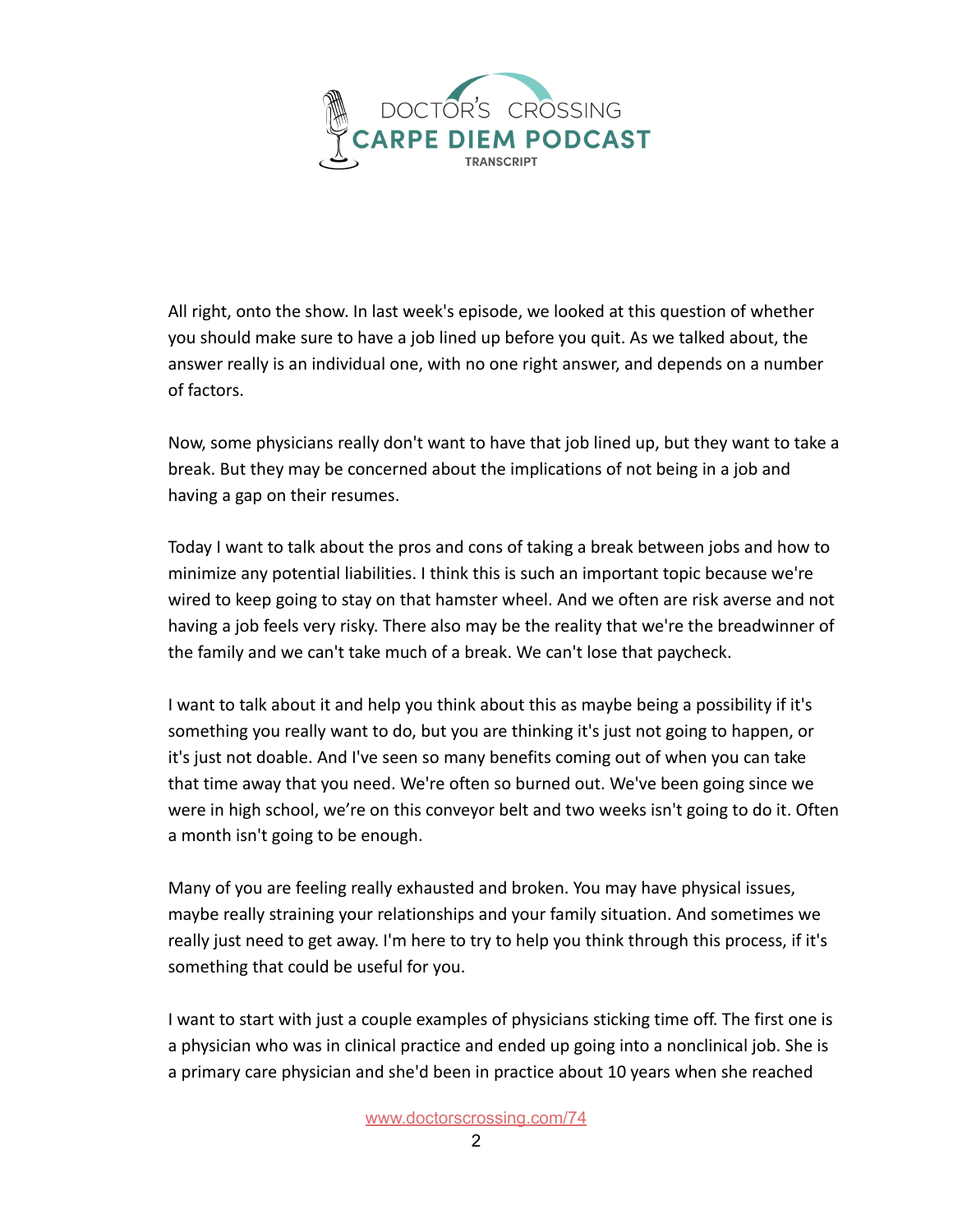

out to me. She was really good at planning. So, she said, "Heather, I'm very burned out, but I don't know if I just need a different clinical job or if a nonclinical job is going to be the answer. I do know that before I take another job, I want to have a full year off."

This was very clear to her. She had already gone and done her board recertification to make sure that was taken care of. And what we did was we did coaching together to get her to the point where she was able to decide that "No, another clinical job wasn't going to be the answer." She needed a nonclinical job. And we explored a number of different options that she narrowed them down, but she didn't actually go and apply. But she had a lot of good work already done so that when she went on this break, she could have freedom to know that when she was ready to resume this process, she had already done a lot of the groundwork.

She took that year off. And then when it was getting close to the end of it, she came back to me and we finalized which kind of job she wanted to apply for. She applied to one company, she interviewed, they knew she had this gap. She talked about what she did during this time, and they didn't have an issue with it. She got hired and that's been a couple years now and she's still doing well at that job. When we talk in a little bit about the pros and cons of leaving and having a break and how to minimize the liabilities, I'll talk to you about how she addressed that gap.

Our next example is one of a physician who was clinical, who took a break and then determined that she wanted to stay clinical, but it needed to be a different kind of situation. This is a surgeon who had been in practice for a good number of years before she reached out to me. She was really suffering and she shared some thoughts about that time with me recently that she said I could read to you on the podcast. So let me read to you what she wrote.

"The break saved my life. Not only my career, but my life. I needed the rest, the physical rest to heal from the exhaustion and physical issues that working in this way was doing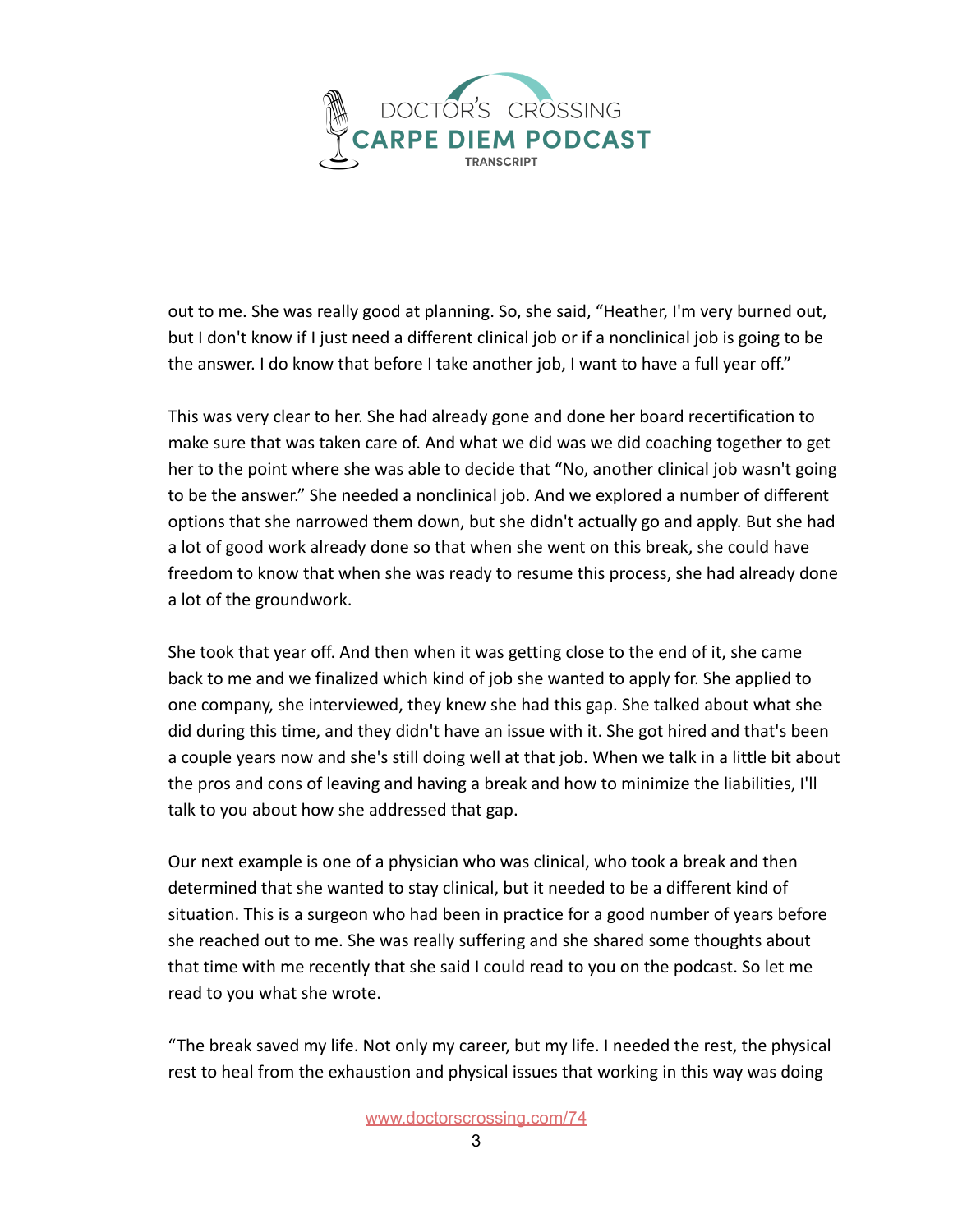

to me. More importantly, I needed mental rest. I was so burned out and at empathy fatigue. I didn't have the same concern for patients that I always had in the past. They were one more burden to bear, one more person or situation that needed resources and time I didn't have.

The other benefit was I realized that I was surrounded by toxic partners. Stepping away allowed me at first, time to just not have to deal with the toxicity. But then it also gave me time to work on boundaries and self-respect. It also helped me realize I still want to operate, but be in control of my schedule and to have a way better work life balance and boundaries. This time has been priceless."

She took about a six-month break and she's going to be working part-time as a surgeon in a job that is limited in scope to the kind of cases that she would prefer to be doing. Now, you heard her words and it's really heartbreaking to me that physicians and the capacity of caring for the health of patients are seriously compromised in their own health often because of the situation that they're put in. It's really something that's shameful about the practice of medicine. And this is not hyperbole. I have witnessed what she's gone through and it's really disturbing. I know she's not the only one. If you're in this kind of situation, I hope that you can get out of it because it's very dysfunctional and we've often normalized dysfunction.

The third example I wanted to share is of a physician who was working clinically, took a break and then went in an entrepreneurial direction. And if you'll humor me, I was just going to share very briefly my story, which is that I was in practice for nine years. And then I sold the practice and I went off into the country, lived in this cabin. And over a period of two years, I figured out that I wanted to go into coaching. And then I started this coaching business.

When I left medicine, I knew I did not want to continue practicing clinically, but I didn't know what I wanted to do. I absolutely had no idea I was going to go into coaching or be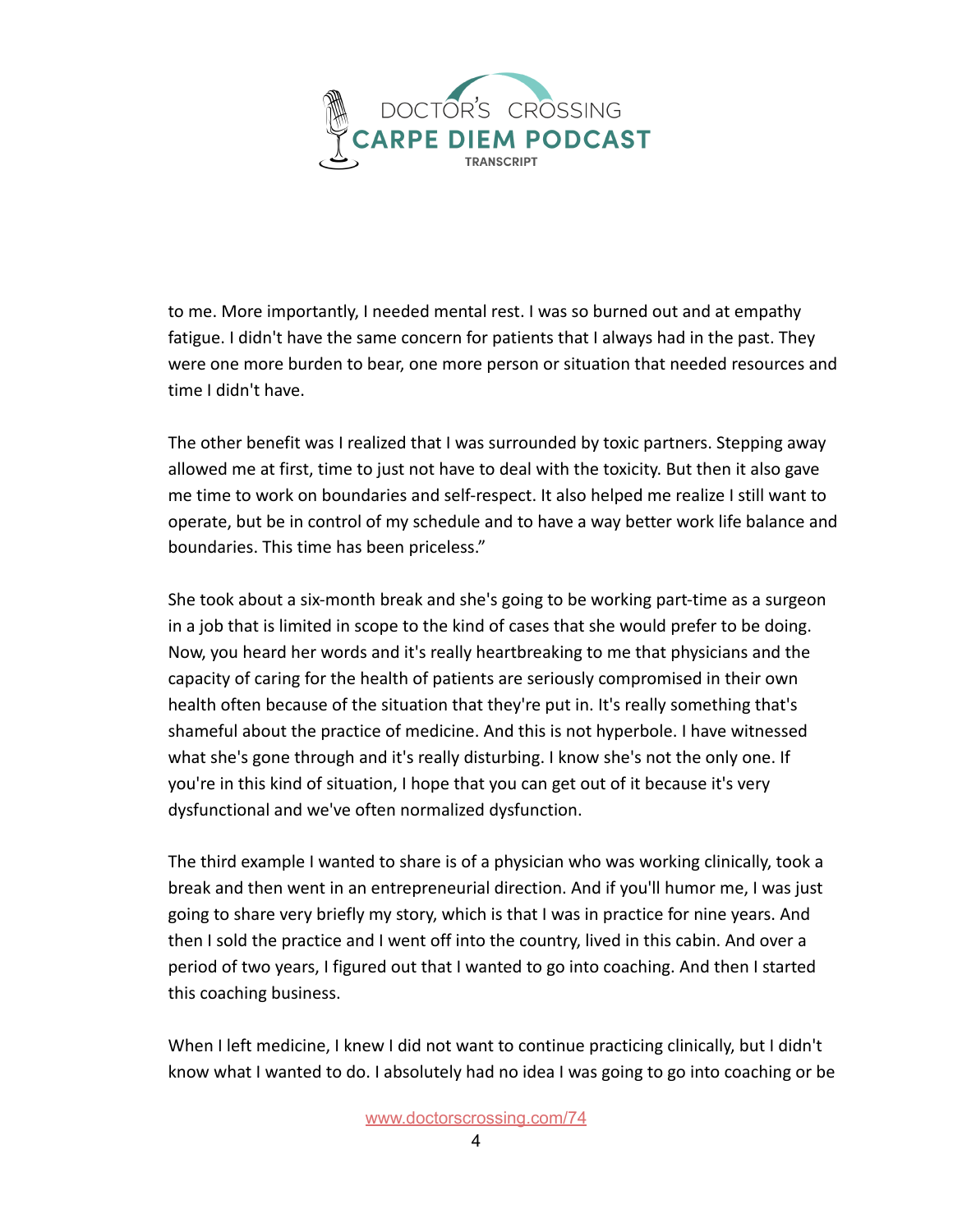

an entrepreneur. I just had this feeling that if I tried to go into something right away, I was going to make a mistake. I think it would've been really helpful if I had known any physicians who had transitioned and someone to talk to who had been through this process, because other than talking to family members and friends, no one really kind of knew what I was doing. I didn't know what I was doing.

But when I looked back in hindsight, it worked. And I think one of the reasons why it worked was because I had this time and space to reconnect with sort of who I was, because I think when I went in the direction of becoming a physician, that wasn't really right for me. And even though there were a lot of things about it that I liked, I think what can happen when you're out of alignment with yourself for a while, just like when you're driving a car and if the steering wheel is a couple degrees off from where you really want to go, you can get pretty far away from your original destination.

I think that time and space, not immediately going into something else enabled me to slowly sort of reconnect with who I was and go in the direction that was really ultimately going to be the path that was meant for me.

After this time period where I was doing volunteering and I was out in the country and I was also doing some meditation and a spiritual practice. When I was really ready to find the next thing, and I made that commitment and I said, "Okay, I'm ready for the next thing" I knew in two weeks. Then I went to coaching training, and then I started this business.

I just really share that to say that sometimes you can't figure out plan B while you're in plan A. You may need to have a gap time. That segues into the next part, which is looking at the pros of taking a break. We've already discussed a number of them. A big one being you get to step away from practice to truthfully answer that question of, "Do I still want to practice as a doctor in the traditional sense?"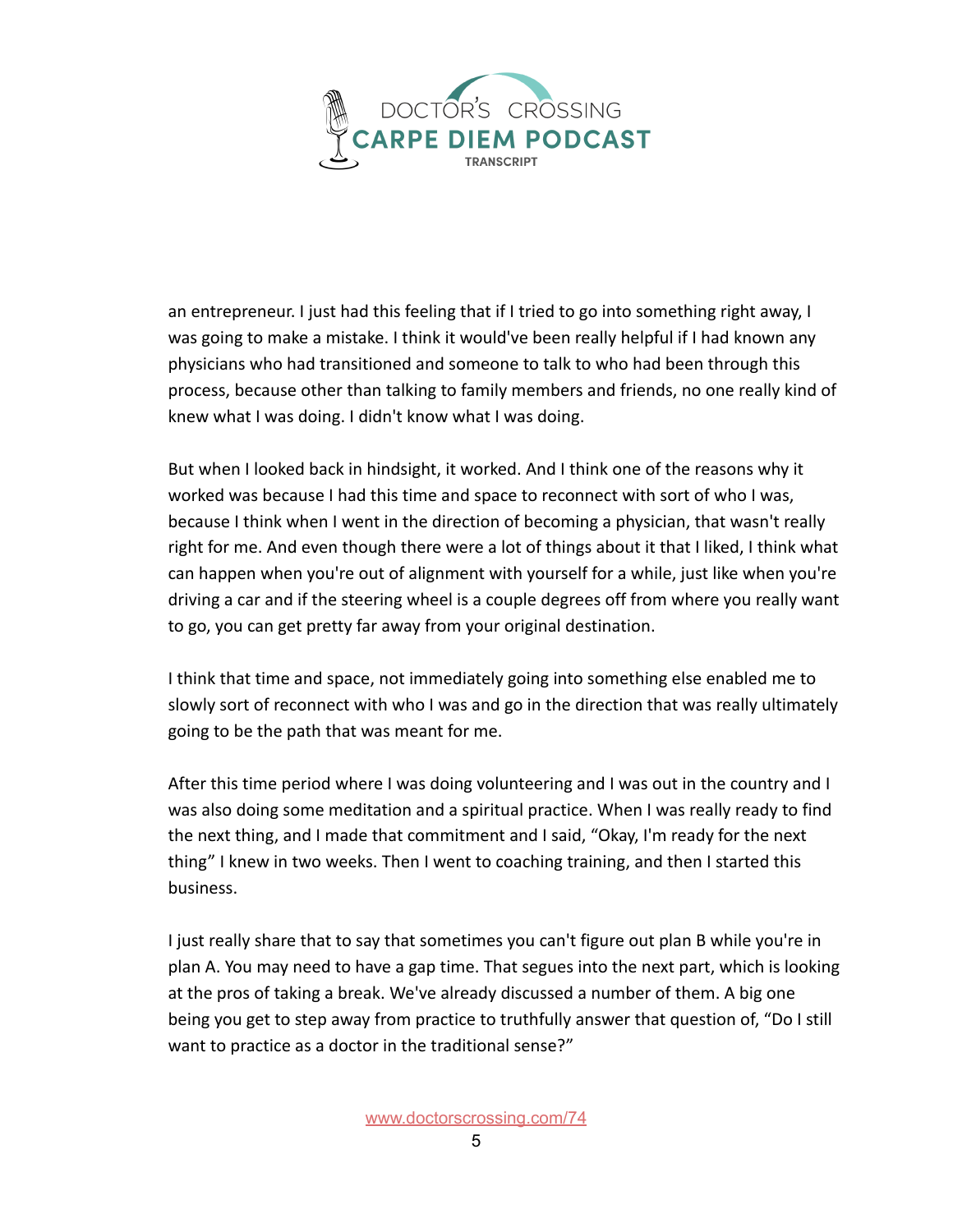

It can give you time for healing. A lot of us may have a broken heart from feeling like the practice of medicine isn't what we thought it was going to be. And you go through a grieving period and it takes time to really come to grips with that reality. There can be the physical, mental, emotional healing that needs to take place.

A break can be just what you need to reconnect with your family. You might have just had a baby, or you have young children that you really haven't gotten to spend time with. And that's hard on you. There may be an elderly parent or a child with special needs, or there's so many different reasons why we want to spend our time in a certain way, and it may not be at our job.

And as I mentioned for myself, an advantage can be giving yourself a break to not make a hasty decision. Not just jump out of the fire into the frying pan, but really have time to reevaluate what you want to move towards and not just what you want to move away from.

You can also have this time to look for a job and be able to interview and travel to interviews and go through the job search process, which can be a full-time job. It could be the difference between not taking a break and getting into the wrong job, and then having to do it all over again, versus taking some time off and really going through a thoughtful process and making a really good decision for yourself.

Now, let's look at the cons or the potential disadvantages when you do take a break and also how to mitigate any negative effects. A big one that comes up is if you're taking a long break is having a clinical gap. This is not usually an issue if it's six months or so. Depending on your specialty, when it gets to be a year or longer, sometimes there are some issues, but for most specialties you can be out for two years, and it's not a big deal to get back in, but I think it's good to just find out what's true for your specialty before planning a big break.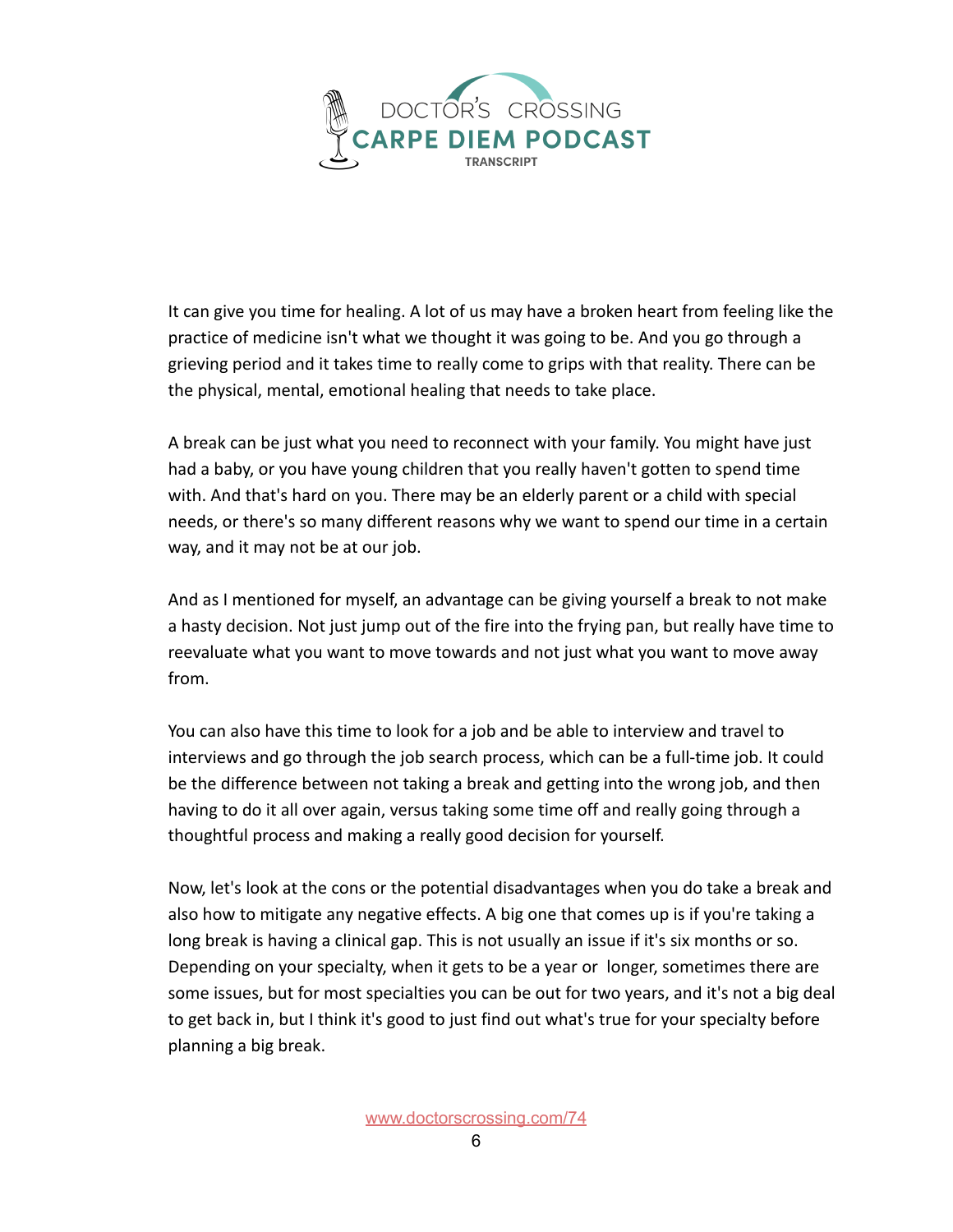

It's also really good to check with your licensing board, the board certification. It's also good to look into your state licensure and see if there's any issues there with being out of practice.

My client who took that one year off, she made sure to renew her board certification before she had that gap year. I recommend keeping everything current until you know 100% that you're not going to need it. There are a lot of nonclinical jobs where they want you to have an active license and a number of them where they want you to have current board certification. So don't give those up easily and make sure you keep them current.

Now, one thing that you can do is potentially some locum tenens, some telemedicine, because that can help keep your clinical time clock spinning. And you don't necessarily have to do very much of it.

One of my friends is doing some local dermatology, locums. She has a friend who could use some coverage and then she doesn't have to travel. So don't necessarily think that if you're doing locums, you have to be away from your family. You could still have a lot of time off, do a little bit of locums and not have that big issue of a clinical gap.

If you've been out for a long time, there are the reentry programs and retraining is possible. I know physicians who've been out five years, 12 years who have come back. I also read about a physician who was out 20 years in internal medicine and came back. If this is your situation, never say the door is closed. If you want to come back, give yourself the opportunity to explore the different pathways for that. I have a podcast that's on reentry that you can listen to.

The next big con of course is loss of potential income. I think this is what scares a lot of physicians from taking a break, but with some planning and looking at the numbers,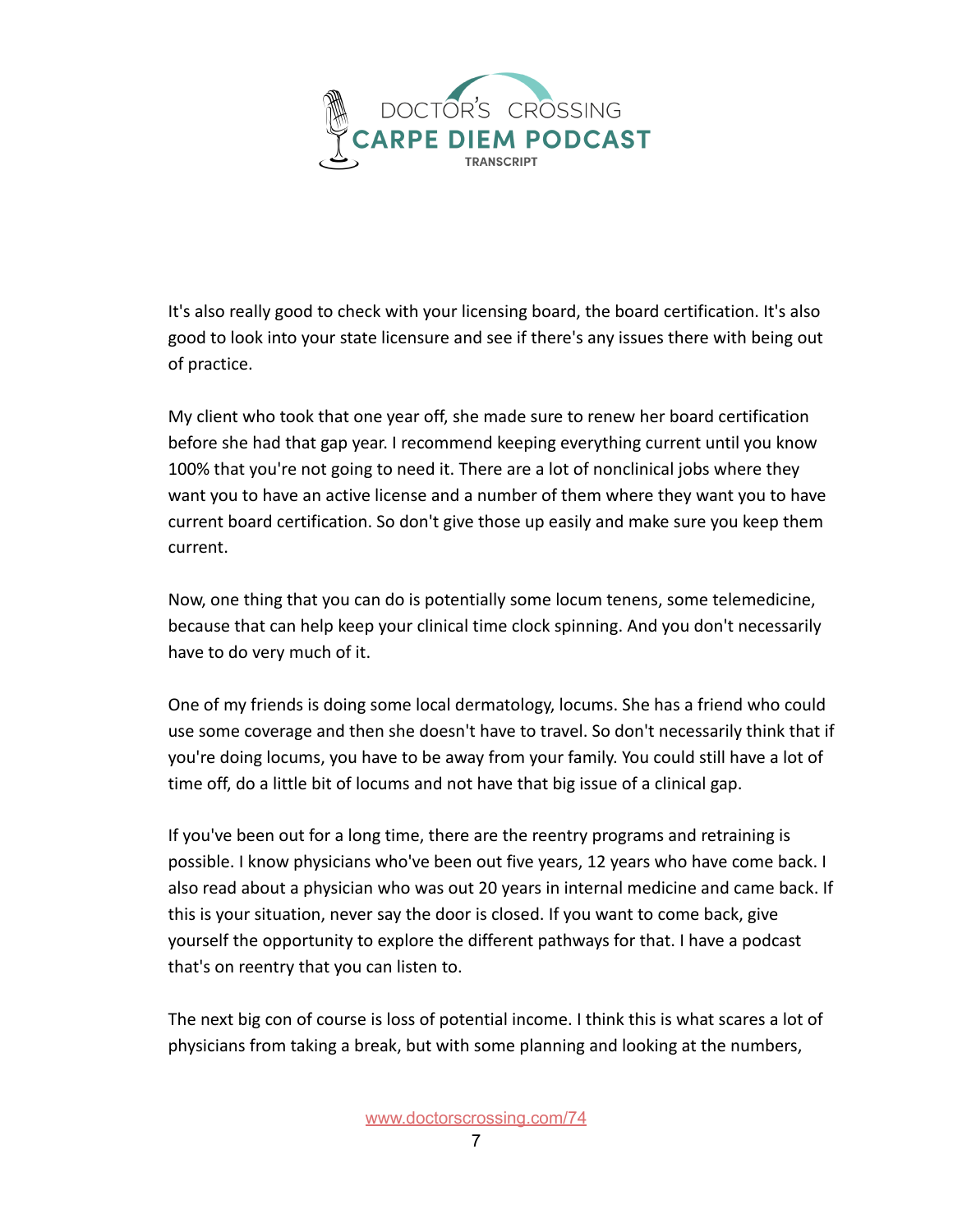

talking with your spouse or partner, if that's applicable, I think you may have more wiggle room potentially than you think.

If you take the long view of your whole career span and income earning potential, sometimes that gap of three months or six months looks a lot smaller in retrospect to your whole life and career, rather than looking at it as, "Oh my gosh, I've never had six months off. I've never taken three months off." I think it's good to come at this looking more from possibilities for yourself and the value of having the break versus the fear-based thinking of "Got to gather nuts." Like a squirrel, "I got to gather nuts. I got to keep gathering nuts. I can't stop gathering nuts, or there won't be enough nuts when winter comes."

If we go back and look at the situation with the surgeon, she said that break saved her life. What is the value of that? And I know that we often have a high threshold for suffering and because there's so much dysfunction in medicine of what people tolerate, that we have a skewed view of really what we should be tolerating and what we really need.

Especially in this country, we're very dysfunctional about the time we take off and time we spend with families. So don't think that what everyone else is doing it's normal. And if you want more time off that you're being indulgent or selfish in any way. We're just workaholics here.

Just to go back a minute to the loss of income. You can also consider doing some side work. Let's say that you are taking a break and you don't have your full-time income, the locum tenens, doing some telemedicine, some clinical work on the side can help keep your income up. You can also do some nonclinical side work, such as consulting, doing chart review, maybe teaching, freelance medical writing. And that could be something you could plan in advance so you had some extra income coming in.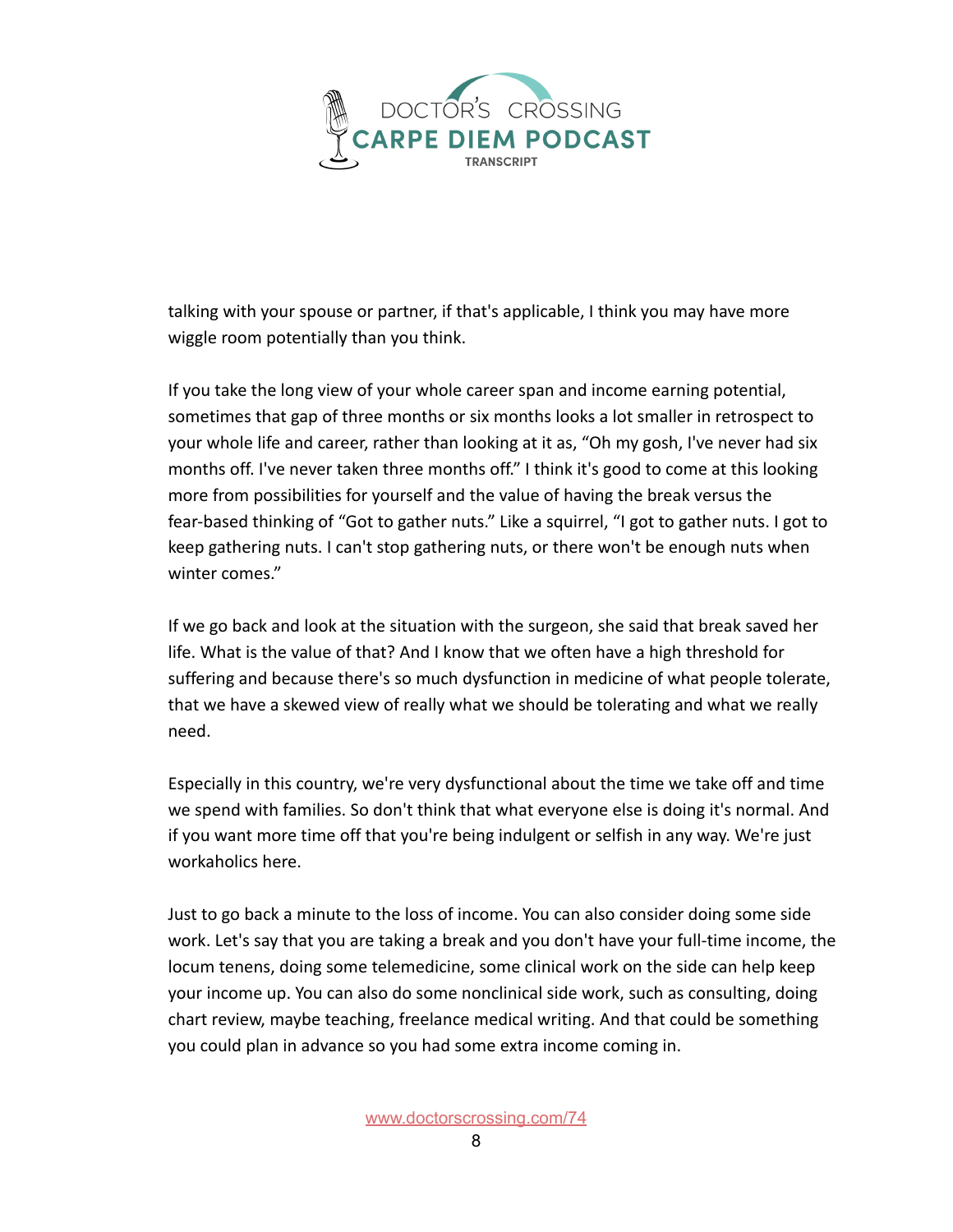

The next potential con is having this gap on your resume. Is a gap on a resume in and of itself a bad thing? Not necessarily, we don't want to have a lot of gaps. And we also want to be able to have a good explanation for what was going on during that time. Thinking ahead, you can do some of these things I've already mentioned that don't take a lot of time that can fill that gap.

For example, you can do telemedicine and there are some companies where you can be an independent contractor, as long as you do I think one case every 90 days, you can still be on their panel. So, you can put on your resume that you're doing telemedicine, but it's not taking a lot of your time. You could be doing freelance medical writing. That could be on there. You could be doing just a little bit of locums, again, filling the gap.

And then another way to deal with the gap in a positive light is to be able to explain it. For example, the physician who took that year off, when she went to have that job interview, she had already prepared an answer when they were going to ask, "What did you do?"

She talked about how she did personal development, and she was reading all these books and she was doing her ballroom dancing and other things, but she also said she devoted her time to professional development. She talked about wanting to increase her knowledge of advances in medicine, and she went to these different conferences and she listed the conferences. No matter what it is that you ended up taking a gap for, there's a way to put a positive spin on it, that's truthful, and it can actually end up being a positive and not a negative.

The last thing I want to mention, that sounds like a con, but it's not really, is having to deal with some of the emotional seaweed of a lifetime that can come up when you are having a break. And the way I see this is that we all have things that happened in the past. We often have gone through different traumas and training, and we haven't been able to process them because we need emotional, physical, mental energy, and space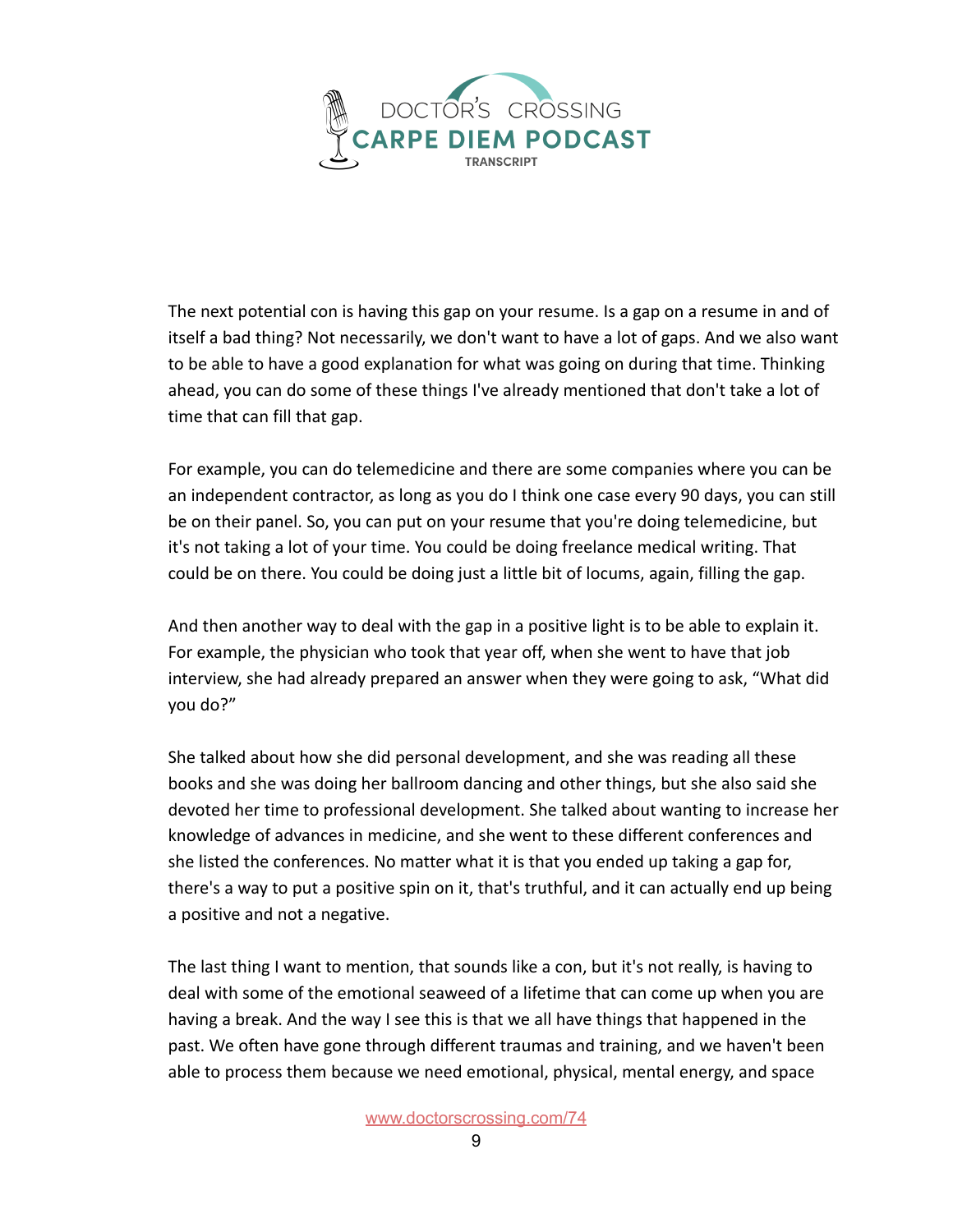

for our body to heal from these experiences.

When you take a break, you can think, "Ah, it's going to be so wonderful. Rainbows and unicorns. I have this time. I have less responsibility." And then you go through what's called the dip where you might find yourself just crying all of a sudden for no reason or lying on the couch and feeling depressed. And this is not a negative, it's actually a healthy thing because you've given yourself some freedom to be able to process these things. This just may be a time when you need to be kinder to yourself. You may need to do some therapy. You may want to talk to a coach.

Whatever it is that you need for resources, just understand that this is normal. I don't want you to be surprised by it because it happens. It happened to me. It happens to my clients. And it's a good thing, because if we're always so busy and we go job to job and we don't really have some time, we can keep carrying these things with us that can even be adversely affecting what's going on in our life right now. That's not a reason to avoid a break. That could be coming along the pike. Just be prepared for it.

All right. I hope this has been helpful. If you're considering a break, I want to strongly encourage you. It was really, really helpful for me. I see it being so helpful for others and you deserve it. As always, it's been great to share this time with you. Don't forget to carpe that diem, and I'll see you in the next episode. Bye for now.

You've been listening to the Doctor's Crossing Carpe Diem podcast. If you've enjoyed what you've heard, I'd love it if you'd take a moment to rate and review this podcast and hit the subscribe button below so you don't miss an episode. If you'd like some additional resources, head on over to my website at doctorscrossing.com and check out the free resources tab. You can also go to [doctorscrossing.com/free-resources.](http://doctorscrossing.com/free-resources) And if you want to find more podcast episodes, you can also find them on the website under the podcast tab. And I hope to see you back in the next episode. Bye for now.